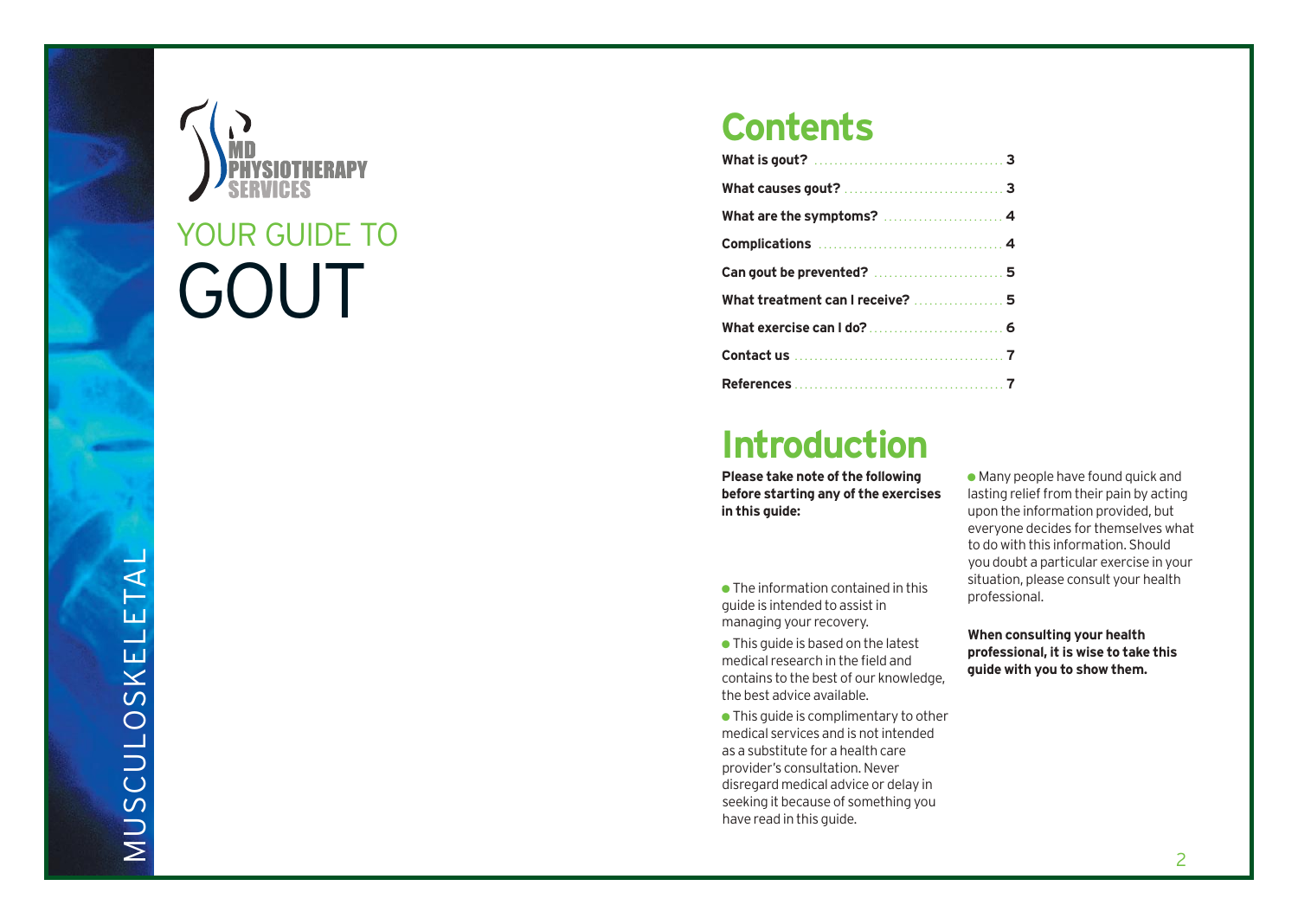### **What is gout?**

Goutisakindofarthritis (inflammation of a joint) that causes pain and swelling in a joint in the body. It usually occurs in one joint at a time.

It can affect any of the joints of the foot, ankle, knee, hand, wrist and elbow, but it most commonly occurs in the joint at the base of the big toe.

#### **What causes gout?**

Gout is caused by an excess of uric acid in the body. It develops either as a result of an over-production of uric acid or as a consequence of the body's inability to eliminate enough uric acid through the kidneys into the urine. Genetic metabolic disorders can cause an overproduction of uric acid, whilst genetic abnormality of the kidneys can impair their ability to rid the body of uricacid.

lubricate the joints. When there is an excessofuricacid,over timeurate crystals form in the synovial fluid and accumulate around the joint. These crystals irritate the joint and surrounding tissue causing gout which manifests as pain and swelling.

When the body has a predisposition for the accumulation of uric acid the following are risk factors for the development of gout:



- $\bullet$  The intake of certain foods such as organ meats (e.g. brain, liver, kidney), mushrooms, asparagus and various seafoods. These foods contain purines, which are substances found naturally in the body. When the body breaks down these purines, uric acid is released.
- $\bullet$  The over-consumption of alcohol. especially beer, raises the uric acid levels in the body.
- $\bullet$  The intake of fructose-sweetened soft drinksmayalsoraiseuricacidlevels.
- $\bullet$  Certain drugs e.g. diuretics, cyclosporine, niacin, certain cancer

and tuberculosis medications as well as low-dose aspirin can elevate the uric acid levels.

- Medical conditions such as cancer of the white blood cells (leukaemia), high blood cholesterol (hyperlipidemia), narrowing of the arteries (arteriosclerosis), diabetes, high blood pressure (hypertension), obesity and others.
- Men are more likely to develop gout than women. However, after menopause women's uric acid levels increase.
- Recent major surgery.

# **What are the symptoms?**

The symptoms of gout may include the following:

- $\bullet$  A sudden, rapid onset of pain in the affected joint, often beginning at night. The pain is usually most severe within the first 12 to 24 hours after onset.
- $\bullet$  The joint becomes inflamed, warm, swollen and is extremely sensitive to the touch.
- $\bullet$  Severe gout is sometimes accompanied by a fever.

#### **Complications**

If gout is left untreated, urate crystal deposits may collect in urinary tract forming kidney stones and possibly damaging the kidney.Urate crystals may form nodules (called tophi) under

- $\bullet$  The pain lasts from as little as a few hours, but may endure for between one and two weeks.
- A small percentage of people only ever experience one attack. However, others may experience repeated and more severe attacks over time, especially if it is left untreated. Subsequent attacks may also be of a longer duration and may affect more joints.

the skin. These are not painful, but may become swollen and inflamed during gout attacks.Recurrent gout attacks may precipitate joint damage.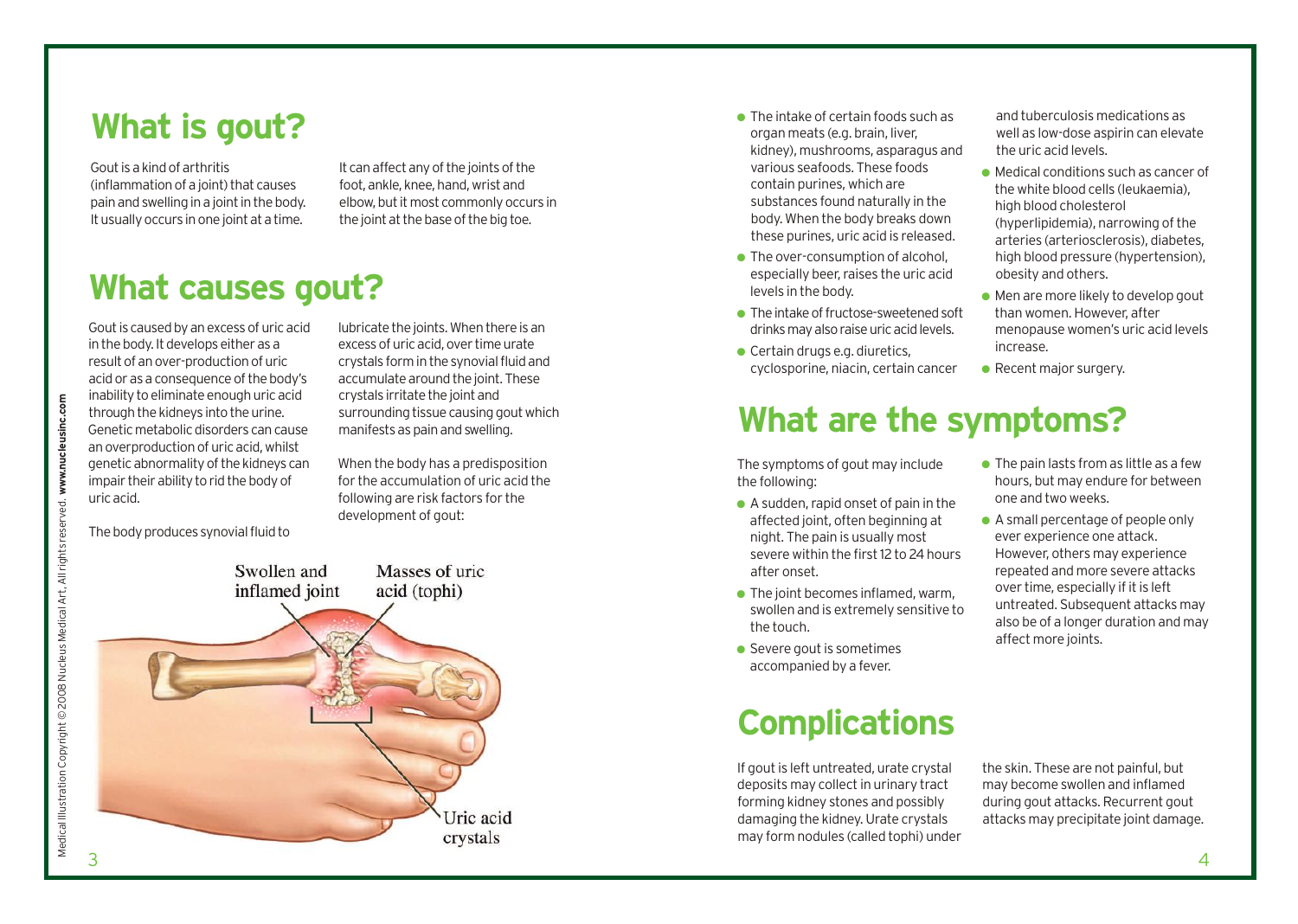# **Can gout be prevented?**

**Most of the risk factors for the development of gout are dietary.** Consequently, adopting a correct diet will help prevent a recurrence ofthe condition.

Avoid purine-rich foods, drinking alcoholandfructose-sweetenedsoft drinks.**If you are overweight**, shed

those extra pounds slowly through exerciseandabalanceddiet.Drink plentyoffluids,especiallywater,to assist your kidneys to function effectively.**Also ensure that your GP is aware** of your susceptibility to gout so that drugs that elevate the uric acid levels are not prescribed.

# **What treatment can I receive?**

There are two objectives in treating gout. The first step is to relieve the pain and inflammation and the second is to manage the condition by reducing the amount of urate in the blood so as to prevent further attacks. Treatment should begin as soon as possible after a gout attack occurs.

● **Nonsteroidal anti-inflammatory drugs** (NSAIDs) such as ibuprofen, naproxen and indomethacin are effective in relieving pain and inflammation. Possible side- effects of NSAIDs include bleeding, stomach ulcers, abdominal pain and anaphylactic shock.Aspirin must not be used as itincreases the risk of bleeding in the stomach.

You should inform your doctor if you have a history of kidney disease, stomach ulcers, high blood pressure, a heart condition or asthma, as taking NSAIDs may be harmful.

- **Colchicine** may be prescribed to relieve pain and inflammation if you are unable to take NSAIDs. Possible side-effects are diarrhoea, nausea and vomiting. Once the gout attack symptoms have been dealt with, low-dosage colchicine may also be used to prevent future gout attacks.
- **Corticosteroid tablets or injections** such as prednisone are an alternative to NSAIDs or colchicines. Injections are sometimes preferred for large joints such as the knee. Because of the serious side-effects of corticosteroids, they are prescribed in as low a dosage as possible and for a short period of time. Sideeffects include thinning bones,

impaired wound healing ability and a decreased immunity to infection. Once the pain and inflammation have been resolved, in addition to low-dosage colchicines, other medication is necessary to prevent further gout attacks.

● **Medication to remove excess uric acid;** such as probenecid. This helps the kidneys to rid the body of excess uric acid by decreasing the uric acid levels in the blood. This is achieved by increasing the uric acid levels in your urine. Although rare, the use of this type of medication can lead to the formation of kidney stones. If you have a history of kidney stones, this medication should be avoided. Other less serious side-effects are a rash and/or stomach pain. In order to assist the uric acid to move swiftly through the urinary system you need to drink plenty of fluid. It is

advised that you drink a minimum of two litres per day, at least half of which should be water.

● **Medication to decrease the production of uric acid;** such as allopurinol. This decreases the blood uric acid levels by preventing the metabolic conversion from purines in foods to uric acid. This medication should be avoided if you have poor kidney function, as in rare instances it may cause liver damage. Other possible side-effectsinclude a rash, headache, stomach pain or diarrhoea.

**Gout can be effectively treated and controlled under the guidance of your GP who will monitor any side-effects and establish the most appropriate treatment for you.**

# **What about exercise?**

Because gout is caused by an excess of uric acid in the body, it cannot be rehabilitated through exercise. Nevertheless, being physically fit and maintaining a healthy weight through exercise can strengthen joints and help lubricate joints and connective tissues and is therefore beneficial.However, exercising an inflamed joint will simply

aggravate your condition. So only start an exercise programme once your gout has cleared.

There are no gout specific exercises, but a fitness programme that includes aerobic, strengthening and flexibility exercises will be of benefit.